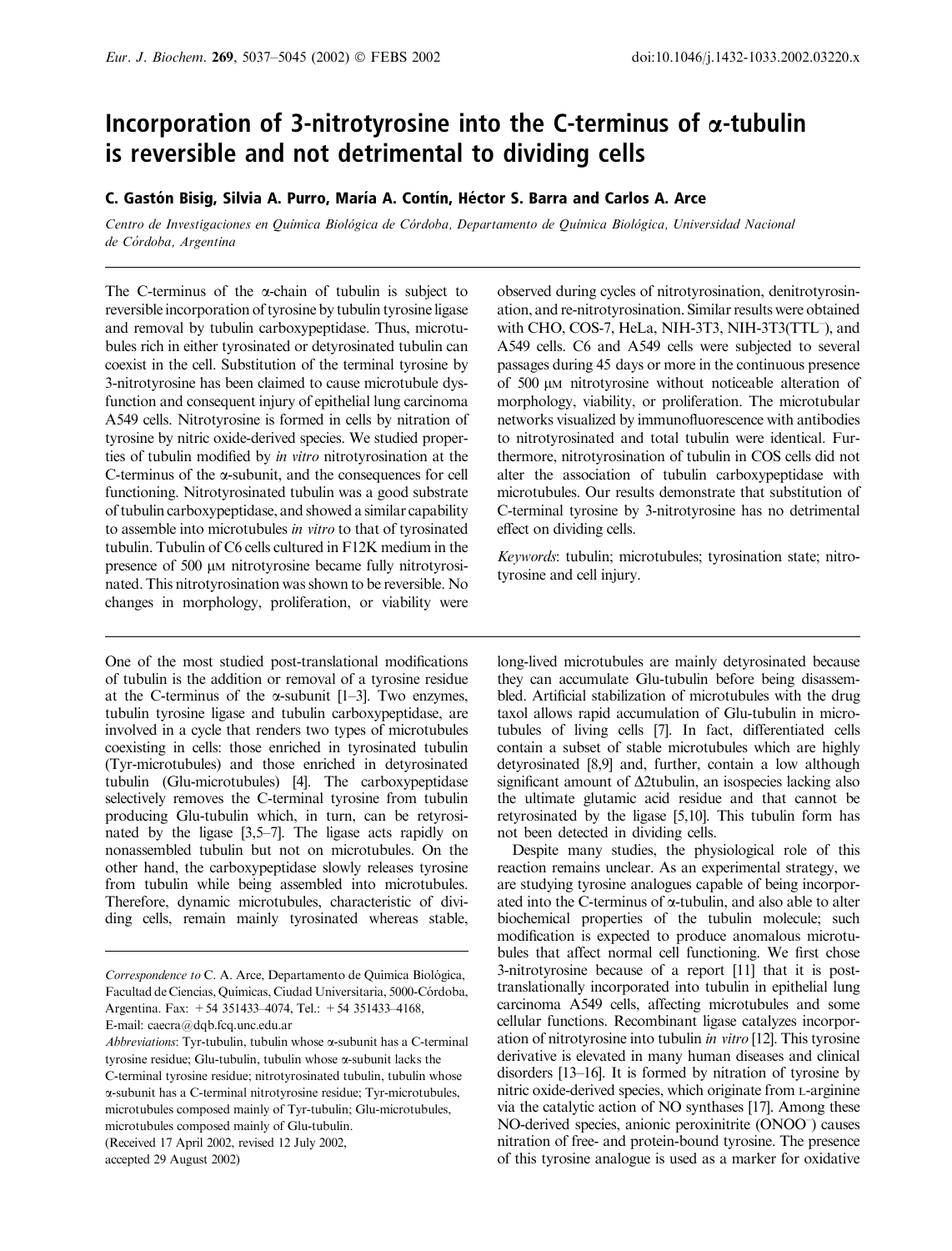events in cells and tissues. Oxidative processes involving peroxinitrite and other NO-derived species are assumed to cause protein modification and/or local cellular DNA damage, with consequent cellular injury. Studies on posttranslational nitrotyrosination of tubulin and its possible link to cellular injury [11] were the first attempt to describe at the molecular level the role of free 3-nitrotyrosine as a cytotoxic agent. In this case, morphological alterations of cells as well as microtubular networks were reported. Based on the observation that pancreatic carboxypeptidase A (which in vitro efficiently removes C-terminal tyrosine from tubulin) cannot release previously incorporated 3-nitrotyrosine, it was proposed [11] that the irreversible incorporation of nitrotyrosine into tubulin and its effects on properties of microtubules represent a distinct mechanism of cellular or tissue injury during pathological processes. Similarly, another group showed [18] that nitrotyrosine elicits neurodegenerative effects in vivo, independent of peroxinitritemediated oxidative and/or protein nitration events. The interest in oxidative biology in many areas of health care has reinforced efforts to understand mechanisms of cell injury and death during pathological conditions. Idriss hypothesized [19,20] that the selective cytotoxic effect of  $TNF\alpha$  (tumor necrosis factor) on tumors is related to the capability of tumor cells to escape (or not)  $\alpha$ -tubulin nitrotyrosination. However, results presented here suggest that (a) nitrotyrosination of tubulin is not irreversible as originally reported; and (b) nitrotyrosination of tubulin is not a mechanism for cellular injury or death, at least in the cell lines we studied.

# MATERIALS AND METHODS

#### Chemicals

Unless otherwise stated, chemicals and culture media were purchased from Sigma.  $L$ -[U-<sup>14</sup>C]Tyrosine (specific activity  $450 \mu$ Ci· $\mu$ mol<sup>-1</sup>) was from New England Nuclear. L-[U-<sup>14</sup>C]-3-Nitrotyrosine (specific activity  $\overline{450}$  µCi·µmol<sup>-1</sup>) was obtained by nitration of  $[U^{-14}C]$ tyrosine using sodium nitrite and oxygen peroxide [21], and purified by twodimensional TLC.

#### Soluble rat brain preparation

Brains from 15- to 30-day-old-rats were homogenized in one volume  $(w/v)$  MEM buffer (100 mm Mes adjusted with NaOH to pH 6.7, containing 1 mm EGTA and 1 mm  $MgCl<sub>2</sub>$ ). The homogenate was centrifuged at 100 000 g for 1 h and, when indicated, the supernatant solution was passed through a column of Sephadex G-25–80 equilibrated with MEM buffer to eliminate low molecular weight compounds. Tubulin concentration in this preparation is approximately 2 mg·m $L^{-1}$ .

#### In vitro incorporation of tyrosine or 3-nitrotyrosine into tubulin

Except when otherwise specified, the incubation medium contained, per ml,  $0.9$  mL soluble brain extract,  $2.5$  µmol ATP,  $12.5 \mu$ mol MgCl<sub>2</sub>, 30  $\mu$ mol KCl, 100  $\mu$ mol Mes buffer, pH 6.7, and 3  $\mu$ Ci (6.7 nmol)  $\int_0^{14}$ C|tyrosine or 3-nitro- $\left[ {}^{14}C \right]$ tyrosine. Incubation temperature was 37 °C.

At the stated times, aliquots were inactivated by addition of 2 mL 5% trichloroacetic acid and heated at 90  $\degree$ C for 15min. Radioactivity bound to protein was measured in hot-trichloroacetic acid-insoluble material as described previously [22].

#### Antibodies

Rabbit polyclonal antibody specific to Glu-tubulin (anti-Glu) was prepared in our laboratory as described previously [4]. Polyclonal antibody specific to nitrotyrosinated tubulin (antinitro) was raised in rabbits following the technique described for antibodies specific to catecholamines [23]. In brief, 3-nitrotyrosine was bound through its amino group to keyhole limpet hemocyanin using glutaraldehyde as crosslinker. The resulting protein, after being mixed 1 : 1 with complete adjuvant, was injected subcutaneously every 15days. The antisera were usually collected 15days after each injection and tested for affinity and specificity and stored at  $-20$  °C. Mouse monoclonal antibodies against Tyr-tubulin (Tub1A2) and total a-tubulin (DM1A), peroxidase-conjugated rabbit antimouse IgG, rhodamineconjugated goat antirabbit, and fluorescein-conjugated goat antimouse secondary antibodies were from Sigma.

### Cell culture

C6, COS-7, NIH 3T3, NIH 3T3 (TTL– ), HeLa, CHO, and A549 cells were grown in Ham's F12K medium (Sigma) supplemented with  $10\%$  (v/v) fetal bovine serum (Invitrogen) at 37 °C in an air/CO<sub>2</sub> (19 : 1) incubator. When indicated, the culture medium was Ham's F12 which contains 30  $\mu$ M tyrosine as opposed to 60  $\mu$ M in F12K medium. Cells were plated on plastic Petri dishes (60 mm diameter) or 24-well plates and grown for 2 days until reaching the desired final density. Culture medium was renewed every 24 h. Treatments involving cells were performed at 37 °C unless stated otherwise. Stock solution of nitrotyrosine (10 mM) was prepared in 10 mM HCl.

#### Isolation of cytoskeletons

Cells were washed with microtubule-stabilizing buffer (90 mm Mes pH 6.7; 1 mm EGTA; 1 mm MgCl<sub>2</sub>;  $10\%$  $(v/v)$  glycerol), then extracted with 2.5 mL microtubulestabilizing buffer containing 10  $\mu$ M taxol, 0.5% (v/v) Triton X-100, and proteases inhibitors  $(10 \mu g \text{mL}^{-1})$  aprotinin, 0.5 mm benzamidine, 5  $\mu$ g·mL<sup>-1</sup> o-phenanthroline, 0.2 mm phenylmethanesulfonyl fluoride) at  $37 \text{ °C}$  for 3 min with gentle agitation. The detergent extract was removed by suction, and the cytoskeleton fraction (which remained bound to the dish) was washed twice with 5mL prewarmed microtubule-stabilizing buffer. Isolated cytoskeletons were immediately subjected to immunoblotting or incubated to determine carboxypeptidase activity associated with microtubules as described [24].

#### Immunoblotting

Cytoskeleton fractions were dissolved in  $100 \mu L$  sample buffer and subjected to SDS/PAGE [25], and the proteins were transferred to nitrocellulose sheets. The sheets were reacted overnight at  $4^{\circ}$ C with either antinitro, anti-Glu,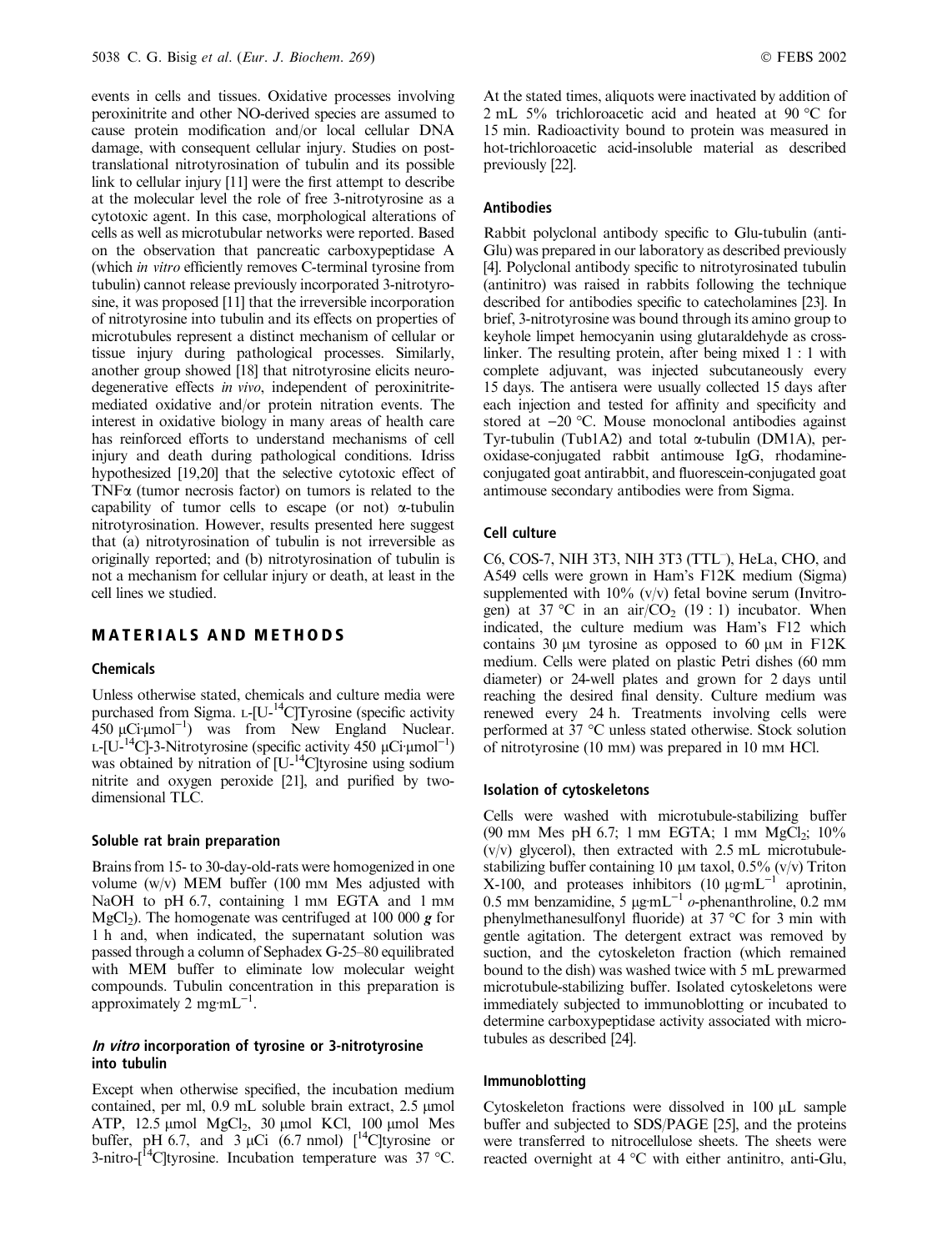Tub1A2, or DM1A antibody (diluted  $1:600, 1:200$ , 1 : 1000, or 1 : 1000, respectively). Sheets treated with Tub1A2 or DM1A were incubated, after washing, with peroxidase-conjugated rabbit antimouse IgG (dilution 1 : 600), and then incubated for 1 h at room temperature in the presence of horseradish peroxidase conjugate to protein A  $(1 \mu g \text{mL}^{-1})$ . Color was developed using 4-chloronaphth-1-ol.

### Quantification of nitrotyrosinated and Glu-tubulin

After color development, immunoblots were dried and scanned with a Duoscan T1200 (Agfa) connected to a PC, and optical density values determined using the Scion Image program. Experimental values were standardized relative to total tubulin loaded, by dividing the optical density of each band stained with antibodies to Glu- and nitrotyrosinated tubulin by that of an identical sample stained with DM1A antibody.

# Capabilities of nitrotyrosinated and Tyr-tubulin to assemble into and to disassemble from microtubules

[<sup>14</sup>C]Tyrosine (0.1 mm; 15  $\mu$ Ci· $\mu$ mol<sup>-1</sup>) or 3-nitro-[<sup>14</sup>C] tyrosine  $(1 \text{ mm}, 3.3 \mu \text{Ci} \mu \text{mol}^{-1})$  was incorporated into tubulin from soluble brain extract. This preparation was filtered through Sephadex G-25 and mixed with three volumes of a similar soluble brain preparation kept at 0 °C. The mixture was incubated at 37 °C under assembly conditions (0.2 mM GTP, 40% glycerol) for 30 min, then centrifuged at 100 000  $g$  for 10 min at 27 °C. The pellet and supernatant fractions were processed to measure radioactivity bound to protein, and for immunoblot using antibodies to tyrosinated, nitrotyrosinated and total tubulin. Pellets from parallel experimental tubes were resuspended in the original volume with MEM buffer and kept cold  $(0 °C)$  for 30 min) with gentle stirring. The samples were then centrifuged at 100 000  $g$  for 10 min at 0  $^{\circ}$ C, and the pellet and supernatant fractions were processed to measure radioactivity bound to protein and for immunoblot as above. After immunostaining, bands corresponding to each tubulin species were quantified by densitometry. Percentage of tubulin assembly was calculated as the optical density value of the pellet (sedimented microtubules) divided by the sum of optical density values for pellet and supernatant, multiplied by 100. The same formula was used to calculate percentage of assembly from radioactivity values.

#### Immunofluorescence

Cells cultured on coverslips were treated as described for isolation of cytoskeletons, and fixed with anhydrous methanol at  $-20$  °C. The samples were washed, incubated with  $2\%$  (w/v) BSA in NaCl/P<sub>i</sub> for 30 min, and stained by double indirect immunofluorescence using anti-nitro and DM1A Igs (1 : 600 and 1 : 1000 dilution in NaCl/P<sub>i</sub> containing  $1\%$ goat serum, respectively). Fluorescein-conjugated antimouse IgG and rhodamine-conjugated goat anti-rabbit IgG were used simultaneously as secondary antibodies at 1 : 400 and 1 : 800 dilution, respectively. Coverslips were mounted in FluorSave and observed for epifluorescence on an Axioplan microscope (Zeiss, Germany).

#### Cell viability and proliferation

Percentage of viable cells was determined by Trypan Blue exclusion. To determine proliferation rate, cells in individual capsules were cultured in parallel for the stated times, and cell numbers were determined using Cell Titer 96 Aqueous One solution (Promega). When indicated, cells cultured in 60-mm dishes were scrapped off in 0.5mL microtubulestabilizing buffer, 30 *uL*-aliquots were plated on a 96-well plate, and 70 µL Cell Titer 96 Aqueous One solution was added to each well. Samples were incubated for 1 h at  $37 \text{ °C}$ , and optical density was measured at 455 nm to provide a direct estimate of cell number. Values represent means of triplicate determinations.

# RESULTS

### Characterization of *in vitro* nitrotyrosine incorporation

We showed previously that 100 000  $g$  supernatant fraction from rat brain homogenate has the capability to incorporate [ 14C]-tyrosine into endogenous tubulin [22,26]. Under similar conditions,  $\int_{0}^{14}C$ ]-3-nitrotyrosine (6.7  $\mu$ M, 450  $\mu$ Ci· $\mu$ mol<sup>-1</sup>) was incorporated into protein (Fig. 1A). Inclusion of 1 mm nonradioactive nitrotyrosine in the incubation system led to reduced incorporation of radioactivity. In this case, as calculated from the specific radioactivity and tubulin content in the supernatant fraction, approximately 0.3 mol of nitrotyrosine was incorporated per mol of tubulin, at  $t = 120$  min. The presence of nonradioactive tyrosine (0.1 mM) competed with incorporation of



Fig. 1. Incorporation of 3-nitrotyrosine into tubulin. Soluble rat brain extract was passed through a Sephadex G-25 column and used to incorporate  $I^{14}$ Clnitrotyrosine with incubation conditions as described in Materials and methods. (A) Incorporation of radioactive nitrotyrosine into tubulin was determined in 0.1 mL-aliquots.  $(\nabla)$ :  $3 \mu \text{C} \cdot \text{mL}^{-1}$  (6.7 µM)  $\int_0^{14} \text{C} \cdot \text{m} \cdot \text{m} \cdot \text{m} \cdot \text{m} \cdot \text{m} \cdot \text{m} \cdot \text{m} \cdot \text{m} \cdot \text{m} \cdot \text{m} \cdot \text{m} \cdot \text{m} \cdot \text{m} \cdot \text{m} \cdot \text{m} \cdot \text{m} \cdot \text{m} \cdot \text{m} \cdot \text{m} \cdot \text{m} \cdot \text{m} \cdot \text{m} \cdot \text{m} \cdot \text{m} \cdot \text{m} \$ [<sup>14</sup>C]nitrotyrosine; ( $\blacksquare$ ): 3 µCi·mL<sup>-1</sup> (6.7 µM) [<sup>14</sup>C]nitrotyrosine plus 0.1 mm tyrosine. (B) Aliquots (2  $\mu$ L) from ( $\bullet$ ) at the stated times were subjected to Western blot and immunostained with antibody specific to nitrotyrosinated tubulin. (C) An aliquot (20  $\mu$ L) from ( $\bullet$ ) at 120 min was subjected to Western blot, immunostained with antibody specific to nitrotyrosinated tubulin (left), and radioactivity detected by autoradiography (right). Only a-tubulin band areas are shown.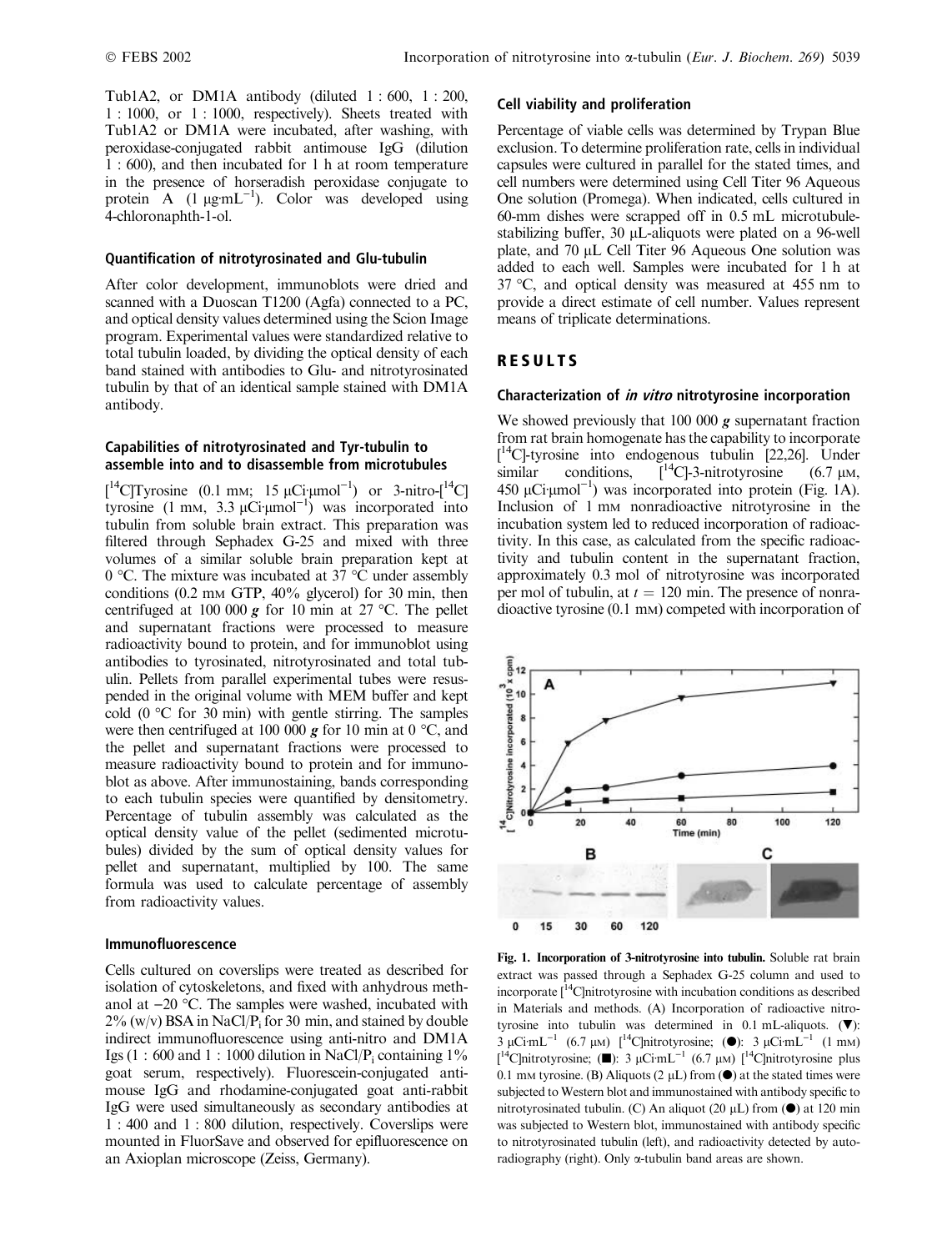radioactive nitrotyrosine, indicating a common mechanism for incorporation into protein. Western blot analysis after incorporation of nonradioactive nitrotyrosine, using antibody to nitrotyrosinated  $\alpha$ -tubulin, showed that the tyrosine analogue was incorporated into a unique protein with mobility identical to that of  $\alpha$ -tubulin (Fig. 1B). Similarly, radioactive nitrotyrosine (detected by autoradiography) was incorporated into a unique protein with mobility identical to that of nitrotyrosinated tubulin as revealed by immunostaining (Fig. 1C). Nitrotyrosinated tubulin was the only protein revealed by the antibody. No immunostaining was detected prior to incorporation of nitrotyrosine (Fig. 1B,  $t = 0$ ) demonstrating the specificity of the antibody to nitrotyrosinated tubulin.

When tubulin in the 100 000  $g$  supernatant fraction was blocked at the C-terminus by incorporation of nonradioactive tyrosine and subsequently incubated with radioactive 3-nitrotyrosine, there was essentially no incorporation of the radioactive analogue. Similarly, when tubulin was first blocked with nonradioactive nitrotyrosine and then incubated with radioactive tyrosine, no radioactivity was incorporated (data not shown). This mutual exclusion indicates that 3-nitrotyrosine and tyrosine are incorporated at the same site of the acceptor protein.

To determine whether  $\int_{0}^{14}$ C mitrotyrosine is incorporated as such or modified during incubation, proteins after incorporation of  $[$ <sup>14</sup>C]nitrotyrosine were subjected to hydrolysis in 6  $\text{M}$  HCl at 100 °C for 12 h, or treated at  $37 \text{ °C}$  with 10  $\mu$ g·mL<sup>-1</sup> pancreatic carboxypeptidase A. Products from both treatments were subjected to twodimensional TLC. In each case, a single radioactive spot was found, coinciding in position and shape with authentic 3-nitrotyrosine (data not shown).

These results, cumulatively, indicate that nitrotyrosine is incorporated as such into the C-terminus of the  $\alpha$ -tubulin subunit, by the same mechanism as tyrosine.

#### Capability of nitrotyrosinated tubulin to assemble into microtubules in vitro

Eiserich et al. reported previously [11] that incorporation of nitrotyrosine into tubulin of cultured A549 cells led to decreased length of microtubules, and increased perinuclear localization and aggregation with consequent alteration of cell morphology. We tested in vitro the possibility that substitution of C-terminal tyrosine of  $\alpha$ -tubulin by 3nitrotyrosine alters the ability of the molecule to form microtubules. For this purpose, we studied the behavior of nitrotyrosinated tubulin (and of tyrosinated tubulin for comparison) during reconstitution of microtubules from soluble rat brain extract. For monitoring the tubulin isospecies, we used radioactive amino acids as well as specific antibodies.

After incorporation of  $\int_0^{14}$ C | nitrotyrosine or  $\int_0^{14}$ C | tyrosine into tubulin, the protein preparations were processed to compare the abilities of tyrosinated and nitrotyrosinated tubulin to assemble into and to disassemble from microtubules, by monitoring radioactivity and immunoreactivity (see Materials and methods). For both monitoring methods, tyrosinated and nitrotyrosinated tubulin assembled into microtubules in a similar proportion (approximately 45%) (Table 1). Electron microscopy analysis did not reveal significant differences in either the aspect of microtubules or the amount of amorphous aggregates or microtubular structures (data not shown). Resuspension of pellets in cold buffer ( $0$  °C for 30 min) caused solubilization of approximately 85% of either  $1^{14}$ C tyrosinated or  $1^{14}$ C mitrotyrosinated tubulin. These results indicate that, in vitro, the presence of a nitrotyrosine residue in place of tyrosine at the C-terminus of a-tubulin does not alter the ability of the protein to assemble into or disassemble from microtubules.

#### Kinetics of release of 3-nitrotyrosine from nitrotyrosinated tubulin

Two carboxypeptidases were used to study release of nitrotyrosine from nitrotyrosinated tubulin. One of them, carboxypeptidase A, catalyzes sequential release of the ultimate C-terminal amino acid (except basic residues) from peptides and proteins. The other, tubulin carboxypeptidase, participates in the physiological tyrosination/detyrosination cycle producing selective release of C-terminal tyrosine from the  $\alpha$ -tubulin subunit [2,7,27]. Figure 2A shows time curves for release of  $\int_1^{14}$ C | nitrotyrosine and  $\int_1^{14}$ C | tyrosine from, respectively,  $\int_1^1 C\text{Initrotyrosinated}$  and  $\int_1^1 C\text{Itvrosinated}$  tubulin, at two carboxypeptidase A concentrations. Low concentration of the enzyme  $(0.25 \mu g \text{mL}^{-1})$  produced almost no release of nitrotyrosine, whereas tyrosine was rapidly cleaved. A higher concentration of carboxypeptidase A (10  $\mu$ g·mL<sup>-1</sup>) was necessary to release a significant amount (approximately 60%) of nitrotyrosine in a 1-h period. Figure 2B shows time curves for release of the same radiolabeled species as in Fig. 2A, catalyzed, in this case, by endogenous tubulin carboxypeptidase. The carboxypeptidase present in the soluble protein fraction from rat brain was able to release approximately 30% of [<sup>14</sup>C]nitrotyrosine and approximately  $40\%$  of  $\int_0^{14}$ C tyrosine in a 1-h period. These results indicate that tyrosinated and nitrotyrosinated

Table 1. Capability of nitrotyrosinated tubulin to assemble into and disassemble from microtubules. Assembly and disassembly were determined by monitoring each type of tubulin by immunoblot and by radioactivity. Results are the mean  $\pm$  S.D. of three independent experiments. ND, not determined.

| Tubulin type     | Assembly<br>$\frac{6}{6}$ as microtubules) |               | Disassembly<br>$\frac{6}{6}$ as tubulin) |               |
|------------------|--------------------------------------------|---------------|------------------------------------------|---------------|
|                  | Immunoblot                                 | Radioactivity | Immunoblot                               | Radioactivity |
| Nitrotyrosinated | $42 \pm 3$                                 | $42 \pm 6$    | $85 \pm 9$                               | $80 \pm 10$   |
| Tyrosinated      | $46 \pm 5$                                 | $47 \pm 6$    | $83 \pm 5$                               | $86 \pm 9$    |
| Total            | $39 \pm 5$                                 | ND            | $87 \pm 8$                               | ND            |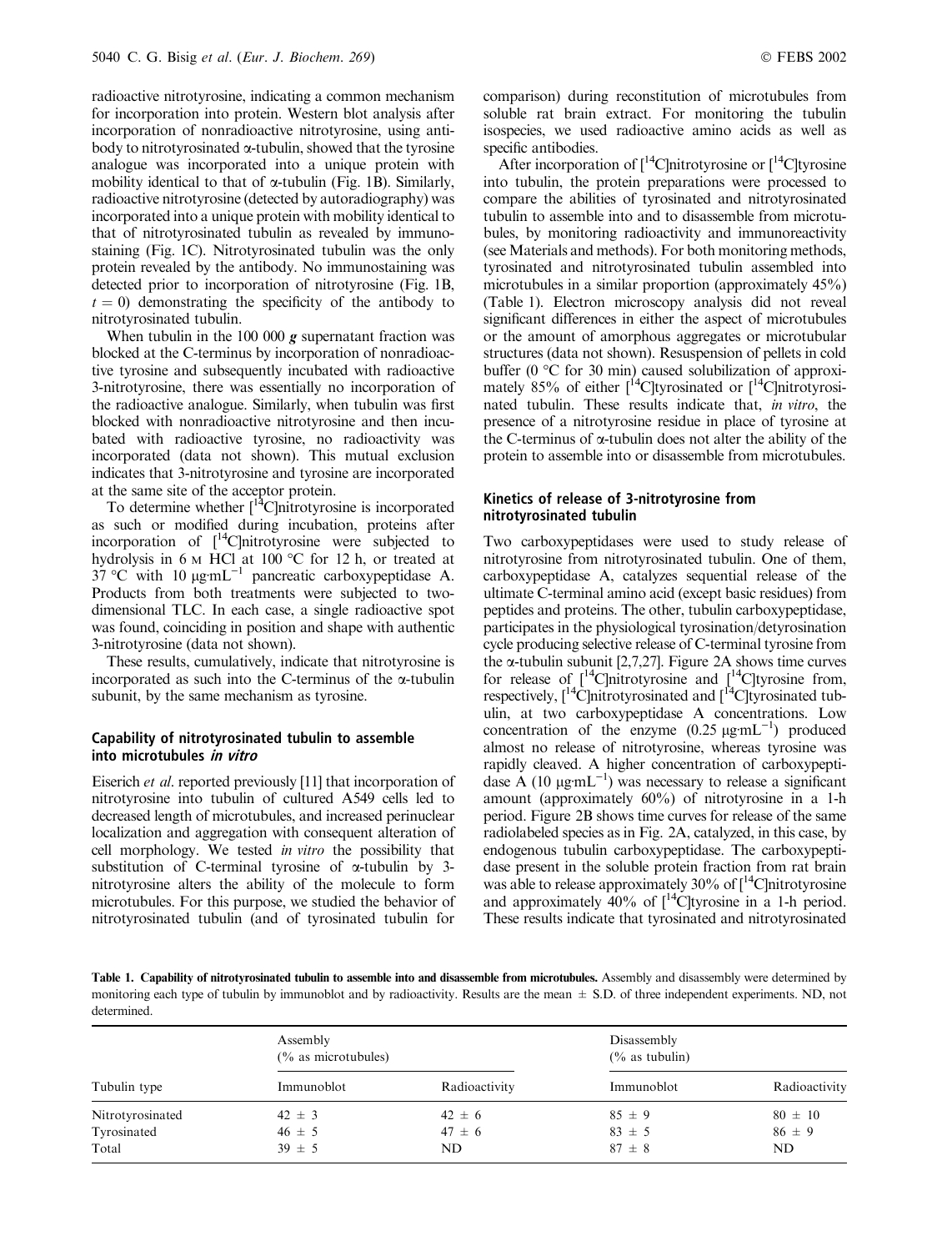

Fig. 2. Release of nitrotyrosine from nitrotyrosinated tubulin. Soluble brain extract passed through a Sephadex G-25 column was used to incorporate  $I^{14}$ Clnitrotyrosine or  $I^{14}$ Cltyrosine into tubulin as described in Materials and methods. After incubation, the mixture was passed through Sephadex G-25 and the protein fraction containing  $[$ <sup>14</sup>C]nitrotyrosinated or  $[$ <sup>14</sup>C]tyrosinated tubulin was collected. (A) Preparations containing  $[{}^{14}$ C]nitrotyrosinated ( $\bullet$ , $\nabla$ ) or  $[{}^{14}$ C]tyrosinated  $(\blacksquare,\blacklozenge)$  tubulin were incubated at 37 °C in the presence of 0.25  $\mu$ g·mL<sup>-1</sup> ( $\bullet$ , $\blacksquare$ ) or 10  $\mu$ g·mL<sup>-1</sup> ( $\blacktriangledown$ , $\bullet$ ) carboxypeptidase A. (B) Preparations containing  $[{}^{14}C]$ nitrotyrosinated ( $\circ$ ) or  $[{}^{14}C]$ tyrosinated  $(\nabla)$  tubulin were mixed with three volumes of a similar (unlabeled) brain preparation that had been kept at  $0^{\circ}$ C. Both mixtures were incubated at 37  $\degree$ C under assembly conditions (0.2 mm GTP and 40% glycerol). At the stated times, radioactivity bound to protein was measured.

tubulin have similar capabilities to act in vitro as substrates of tubulin carboxypeptidase. In contrast, their susceptibility to the releasing action of carboxypeptidase A is quite different, consistent with previous reports [11,12].

#### Reversible incorporation of 3-nitrotyrosine into tubulin in living cells

When C6 cells were cultured in F12K medium (see Materials and methods) in the presence of  $500 \mu M$  3-nitrotyrosine, cellular tubulin became progressively nitrotyrosinated, with maximal value after 2 days of culture (Fig. 3A). When the culture medium was replaced by nitrotyrosine-free F12K, almost all the nitrotyrosinated tubulin disappeared during the first day without decrease of total tubulin. This result indicates rapid release of 3-nitrotyrosine from tubulin, presumably by tubulin carboxypeptidase activity. Maximal values of nitrotyrosination were obtained by changing back to  $F12K$  containing 500  $\mu$ M nitrotyrosine (Fig. 3A). When nitrotyrosinated tubulin was maximal (days 1, 2, 5and 6 in Fig. 3A), the amount of tyrosinated tubulin (as measured by immunoblot) was very low (data not shown), indicating that almost all C-terminal tyrosine was substituted by 3-nitrotyrosine. The possibility that the disappearance of nitrotyrosinated tubulin that occurred after elimination of nitrotyrosine from culture medium was due to protein



Fig. 3. Tubulin nitrotyrosination/denitrotyrosination cycle in cultured cells. C6 cells were grown in F12K medium supplemented with 500  $\mu$ M nitrotyrosine. After 2 days, the medium was changed to F12K free of nitrotyrosine. At day 4, the medium was changed to F12K supplemented with 500  $\mu$ M nitrotyrosine. As a parallel control, C6 cells were cultured in F12K free of nitrotyrosine. Some dishes were processed every 24 h to determine the amount of nitrotyrosinated and total a-tubulin in cytoskeleton fractions. (A) Nitrotyrosinated tubulin as a function of days in culture. Nitrotyrosinated tubulin values were standarized relative to total tubulin by dividing optical density of the band of nitrotyrosinated tubulin by that corresponding to an identical sample stained with DM1A antibody. (B) Number of cells  $(\bigcirc, \bigcirc)$  and viability ( $\bullet$ , $\nabla$ ) determined in experimental ( $\circ$ , $\bullet$ ) and in control ( $\nabla$ , $\nabla$ ) cultures.

degradation rather than to the tyrosination/detyrosination cycle, was evaluated. Under conditions in which protein synthesis was inhibited by more than 95%, the decay of nitrotyrosinated tubulin was identical to that shown in Fig. 3 (day 2–3), while the tyrosinated tubulin form increased to approximately 60% of a control without protein synthesis inhibitors (not shown). This indicates that although tubulin turnover seems to contribute significantly to the disappearance of nitrotyrosinated tubulin, the tyrosination/detyrosination at the C-terminus of  $\alpha$ -tubulin is the main operating mechanism. Furthermore, when cells maximally nitrotyrosinated were cultured in the presence of taxol to stabilize microtubules, Glu-tubulin content was increased from 5to 35% in a 4-h-period, indicating that active tubulin carboxypeptidase is present in the cell.

During the experiment shown in Fig. 3, number and viability of cells were determined every day. The number of cells increased during the first two days and then remained constant or increased slightly (Fig. 3B). At any given time, the majority of the cells ( $> 90\%$ ) were viable. These two parameters (viability and proliferation) were similar to those of control cells (not treated with nitrotyrosine) (Fig. 3B).

The distribution of nitrotyrosinated tubulin, compared with total tubulin, in cytoskeletons was determined by double immunofluorescence in cells cultured as in Fig. 3A. On day 0 (Fig. 4A), as expected, no structure was stained with antibody against nitrotyrosinated tubulin (antinitro), whereas bright staining of microtubules was seen with antibody to total tubulin (DM1A) (Fig. 4B). On day 2, brightly stained structures were observed with antinitro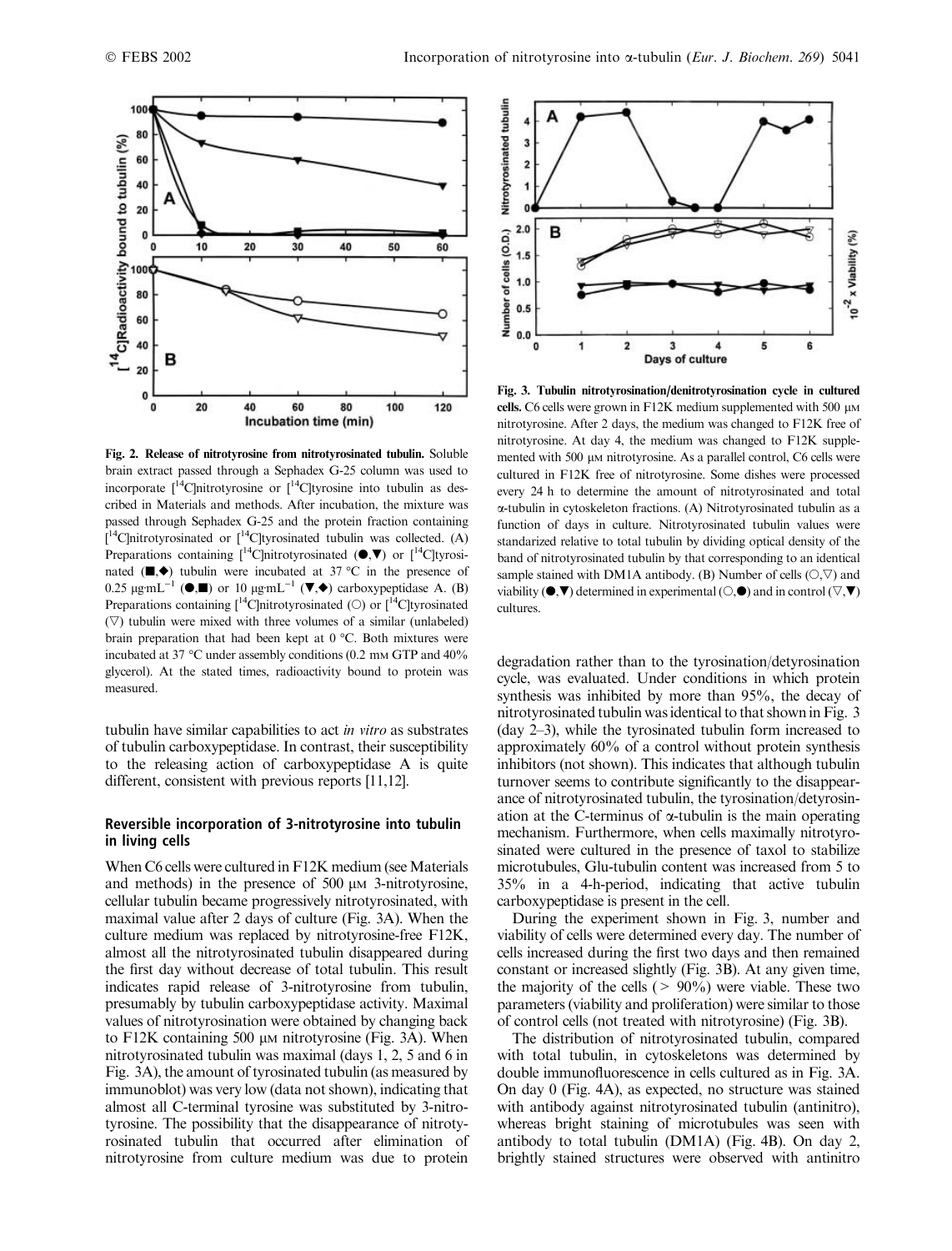

Fig. 4. Microtubular network of cells grown in the presence of nitrotyrosine. C6 cells were grown on coverslips under the protocol described for Fig. 3. Samples were processed every two days for double immunofluorescence using antibodies specific to nitrotyrosinated tubulin  $(A, C, E, G)$  or to total  $\alpha$ -tubulin (DM1A)  $(B, D, F, H)$ . A and B, day 0; C and D, day 2; E and F, day 4; G and H, day 6. Bar,  $10 \mu m$ .

(Fig. 4C), coinciding with those revealed by DM1A (Fig. 4D). On day 4 (two days of de-nitrotyrosination), no staining was seen for antinitro (Fig. 4E), whereas DM1A produced strong staining (Fig. 4F). At day 6, immunostaining with antinitro and DM1A was coincident again (Fig. 4G,H).

The proportion of assembled vs. nonassembled tubulin (approximately 80 and 20%, respectively) in C6 cells (as estimated by immunoblot) was not altered by substitution of C-terminal tyrosine by nitrotyrosine. Furthermore, proportions of nitrotyrosinated tubulin and total tubulin were the same in assembled vs. nonassembled fractions (data not shown), indicating that nitrotyrosinated tubulin is indistinguishable from normal tubulin in the assembly process. Judging by these results, substitution of tyrosine by its analogue 3-nitrotyrosine at the C-terminus of  $\alpha$ -tubulin is not relevant to the properties of microtubules involved in

vital cell functions. This concept was supported by the observation that C6 cells survived, with normal morphology and proliferation rate, when cultured in F12K medium containing 500  $\mu$ M nitrotyrosine, with successive passages, during several weeks (data not shown).

# Association of tubulin carboxypeptidase with microtubules in cells cultured in the presence of 3-nitrotyrosine

Tubulin carboxypeptidase is known to be associated with microtubules in living cells [24]. Isolated cytoskeletons, freed of cytosolic components, show increased content of detyrosinated tubulin (Glu-tubulin) when incubated at 37  $\mathrm{^{\circ}C}$ in vitro. We compared cytoskeletons isolated from COS cells cultured in F12K medium with or without  $500 \mu M$ nitrotyrosine, in terms of the amount of tubulin carboxypeptidase associated with microtubules. Association of carboxypeptidase with microtubules has been extensively documented in these cells [24]. Rate of increase of Glutubulin during in vitro incubation was the same in both cases (data not shown), indicating that replacement of tyrosine by 3-nitrotyrosine at the C-terminus of  $\alpha$ -tubulin is not relevant to the association of carboxypeptidase with microtubules.

# Nitrotyrosination and denitrotyrosination of tubulin in different cell types

To determine whether the reversible incorporation of 3-nitrotyrosine into tubulin is restricted to C6 cells, we tested six other cell lines for the nitrotyrosination state of tubulin during a cycle of nitrotyrosination and de-nitrotyrosination. Variation of amount of nitrotyrosinated tubulin in each cell type (except 3T3/TTL<sup>-</sup>) was similar to that of C6 cells  $(Fig. 5A)$ . That is, in the presence of 500  $\mu$ M nitrotyrosine (by day 3) tubulin became fully nitrotyrosinated, whereas in the absence of nitrotyrosine (from day 4–6) tubulin lost all its C-terminal nitrotyrosine. The six cell lines remained viable and divided normally during the cycle as compared with control cells cultured in the absence of nitrotyrosine (data not shown). 3T3/TTL– is a subclonal line of mouse NIH-3T3 cells which, through spontaneous mutation, are devoid of the tubulin tyrosine ligase [28]. Tubulin of TTL– cells could not be nitrotyrosinated (Fig. 5A) confirming the specificity of Tyr/nitrotyrosine incorporation into the C-terminus of  $\alpha$ -tubulin.

### Nitrotyrosination of tubulin is not detrimental for A549 cells

Presence of 500  $\mu$ m nitrotyrosine in F12K culture medium led to nitrotyrosination of  $\alpha$ -tubulin of A549 cells (Fig. 5). The incorporated nitrotyrosine was eliminated by changing to nitrotyrosine-free medium, confirming the reversibility of the reaction. Eiserich et al. reported that nitrotyrosination of tubulin is involved in A549 cell injury [11], but they used F12 medium (plus 10% fetal bovine serum), which has a tyrosine concentration of 30  $\mu$ m. In contrast, we used F12K medium having a tyrosine concentration of 60  $\mu$ M. Considering that this tyrosine concentration might be high enough to prevent full nitrotyrosination of tubulin and hence to avoid detrimental effects on the cells, we analyzed various cell parameters using F12 medium. We found that tubulin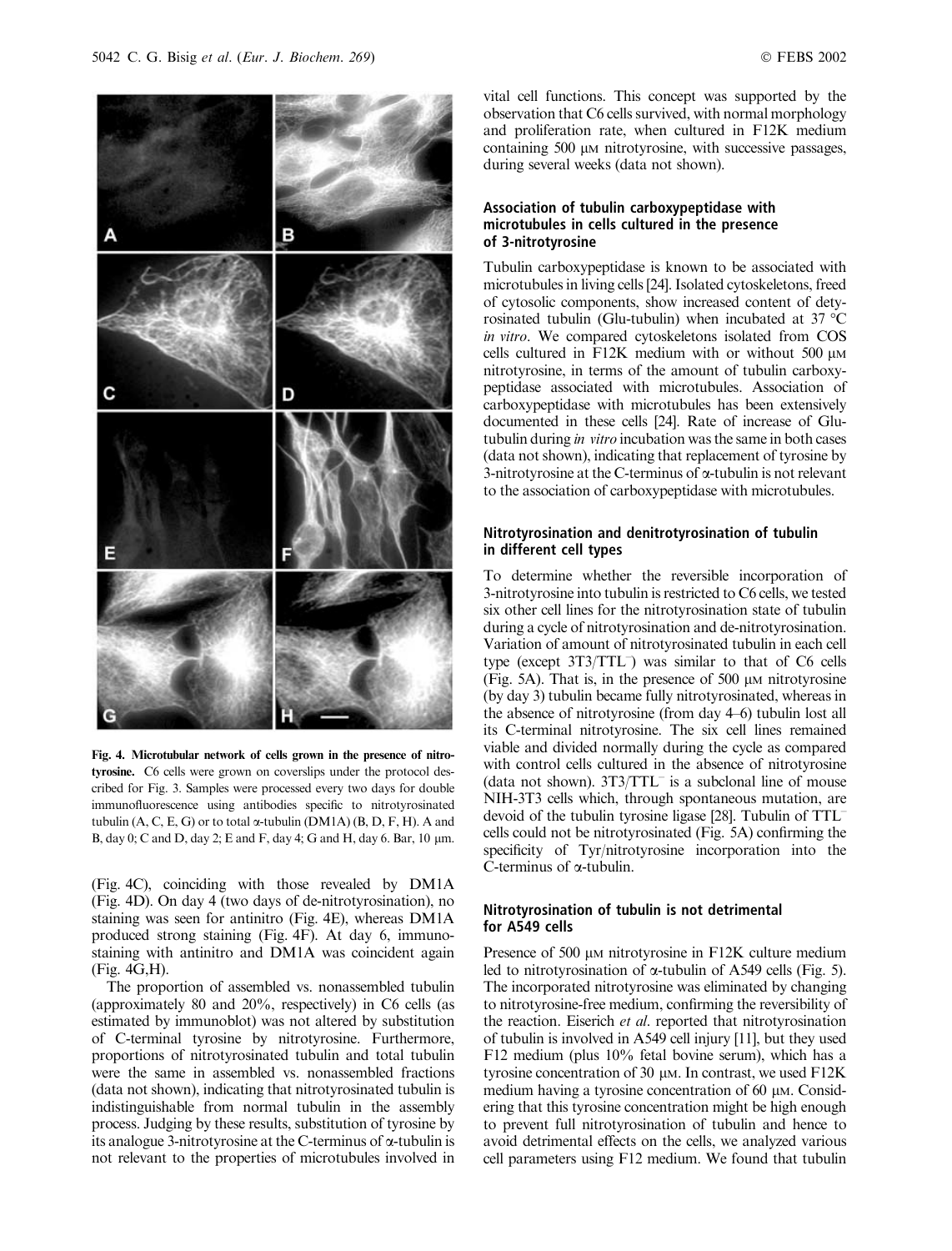

Fig. 5. Reversible incorporation of nitrotyrosine into tubulin occurs in different cell lines. (A) Cells were grown in F12K medium supplemented with 500 µm nitrotyrosine. On day 3, medium was changed to F12K without nitrotyrosine, and culture continued until day 6. Nitrotyrosinated tubulin in cytoskeleton fractions (standardized with respect to total  $\alpha$ -tubulin) was determined daily. (B and C) A549 cells cultured on coverslips for 3 days in F12 medium containing  $500 \mu M$ nitrotyrosine were processed for immunofluorescent visualization using double labeling with antibodies to nitrotyrosinated and total tubulin, respectively. Bar, 10 µm.

can be nitrotyrosinated and denitrotyrosinated without alteration of cell morphology or viability. Using double immunofluorescence, we examined microtubule networks of A549 cells cultured in F12 supplemented with  $500 \mu M$ nitrotyrosine, as revealed with antinitro and DM1A antibodies. We examined many fields from several experiments, but observed no differences. In all cases, the images obtained with the two antibodies superimposed exactly. A representative example is shown in Fig. 5B,C. A549 cells survived without alteration of morphology or proliferation rate when cultured in F12 medium containing  $500 \mu M$ nitrotyrosine for 45 days or more (data not shown).

# DISCUSSION

Incorporation of 3-nitrotyrosine into the C-terminal position of  $\alpha$ -tubulin was first described by Eiserich et al. [11]. In the present study, we used a radiolabeled tyrosine analogue to demonstrate that the unique acceptor protein is indeed tubulin, as radioactivity was bound to a single protein with the same mobility as tubulin (Fig. 1B,C). The nitrotyrosine molecule is bound to tubulin without modification before or after its incorporation, as it was recognized by an antibody specific to nitrotyrosine (Fig. 1B) and was recovered without alteration after enzymatic or acid hydrolysis of [<sup>14</sup>C]nitrotyrosinated tubulin. The mutual exclusion by tyrosine and nitrotyrosine of their respective incorporations indicates clearly that the two compounds are incorporated into tubulin at the same site.

Another biochemical characteristic of tubulin is its ability to act as substrate of the detyrosinating enzyme, tubulin carboxypeptidase. Eiserich et al. reported [11] that the incorporation of nitrotyrosine into tubulin is irreversible. This was assumed based on the inability of 0.25  $\mu$ g·mL<sup>-1</sup> pancreatic carboxypeptidase A *in vitro* to release nitrotyrosine from nitrotyrosinated tubulin. This finding was confirmed in our study (Fig. 2A). However, tubulin carboxypeptidase not carboxypeptidase A is the physiological releasing enzyme in the post-translational tyrosination/detyrosination cycle. Activity of tubulin carboxypeptidase in both tyrosinated and nitrotyrosinated tubulin was quite similar (Fig. 2B). This suggests that the function of the tyrosination/detyrosination cycle in cells is not altered when tyrosine is replaced by nitrotyrosine at the C-terminus of  $\alpha$ -tubulin. Furthermore, nitrotyrosinated tubulin can form microtubules in vitro as efficiently as tyrosinated tubulin (Table 1). These findings suggest that the presence of nitrotyrosinated tubulin instead of tyrosinated tubulin in living cells does not alter the normal assembly state of microtubules. Our experiments with living cells confirmed this assumption. Morphology, viability, and proliferation rate remained unaltered when cells were subjected to successive cycles of nitrotyrosination, de-nitrotyrosination, and re-nitrotyrosination (Fig. 3). This indicates strongly that substitution of C-terminal tyrosine by nitrotyrosine is reversible and does not affect microtubule properties, at least those involved in vital cell functions. Several other experimental observations support this concept: (a) the close similarity of immunofluorescent patterns of microtubular networks stained with antibodies to nitrotyrosinated and total tubulin, in cells grown in the presence of nitrotyrosine (compare Fig. 4C vs. D and G vs. H; Fig. 5B); (b) the normal appearance and proliferation of cells subjected to cycles of growth and passage for  $45$  days in the continuous presence of  $500 \mu$ M nitrotyrosine; (c) the similar proportion of tubulin present in the assembled state (microtubules) in cells grown in the presence vs. absence of nitrotyrosine; (d) the similar proportion of nitrotyrosinated relative to total tubulin in assembled vs. nonassembled tubulin pools in cells cultured in the presence of nitrotyrosine and (e) the similar amount of tubulin carboxypeptidase activity associated with microtubules in cells grown in the presence vs. absence of nitrotyrosine.

The results presented here indicate that substitution of tyrosine by nitrotyrosine at the C-terminus of a-tubulin has no detrimental effects on normal cell function. In contrast, Eiserich et al. [11] presented data indicating that the same substitution leads to microtubule dysfunction and consequent damage to lung carcinoma A549 cells. Our results show that nitrotyrosination of tubulin does not cause cellular injury or death. This concept is supported by two facts: (a) the physiological concentration that nitrotyrosine can reach within cells or tissues is much lower than that of tyrosine; (b) the tubulin nitrotyrosination reaction is reversible and does not allow accumulation of nitrotyrosinated tubulin over time. It seems likely that the deleterious effects on cells and tissues observed by other authors [29–31] are due mostly to nitration of internal tyrosine residues of proteins, or other effects mediated by peroxinitrite and/or other secondary products of NO metabolism.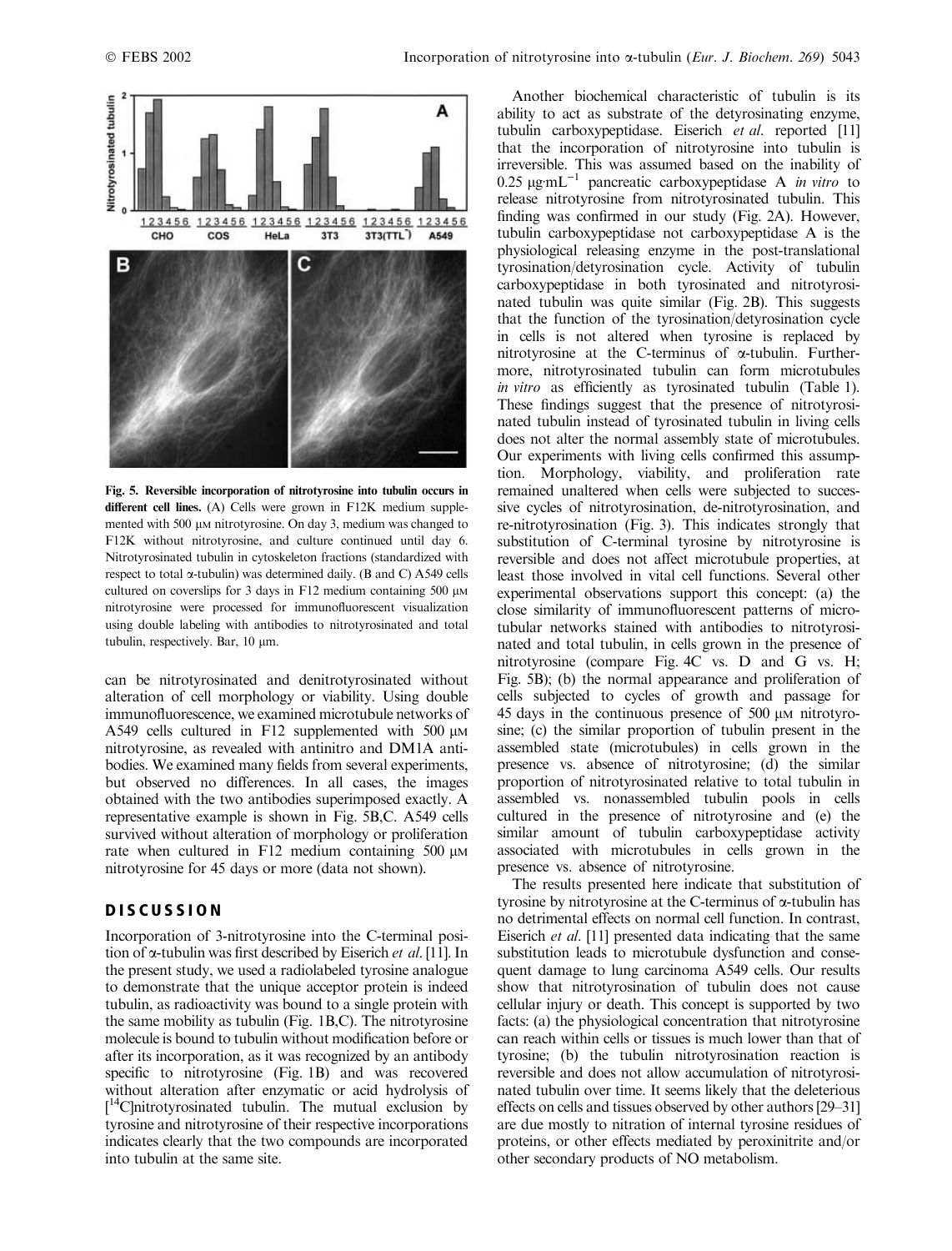Recent studies have shown that the presence of a tyrosine residue at the C-terminus of  $\alpha$ -tubulin is not necessary for survival and proliferation of cells. For example, when tubulin tyrosine ligase was inhibited by microinjection of its antibody, the cell cycle continued and cells divided even though the tubulin content was entirely Glu-tubulin [32]. NIH-3T3 (TTL<sup>-</sup>) cells, in which the *ligase* gene is not expressed and tubulin is comprised entirely of Glu- and  $\Delta$ 2isoespecies, showed normal cell division and tumor formation when injected in nude mice [28]. It appears that the presence of tyrosine at the a-tubulin C-terminus does not represent a 'switch on' for cell division or other vital functions, as cultured cells can live and divide well either with Glu-tubulin or with tubulin in which tyrosine is replaced by nitrotyrosine (present study). However, we cannot yet exclude the possibility that nitrotyrosination of a-tubulin leads to anomalous behavior of microtubules involved in subtle processes, which become important when cells differentiate and/or form part of a tissue. In a relevant recent study [18], stereotaxic injection of nitrotyrosine into mouse brain led to striatal neurodegeneration, although the nature of the amino acid bound at the C-terminus of  $\alpha$ -tubulin in the striatum was not investigated. Further work is necessary to elucidate a possible relationship between nitrotyrosination of a-tubulin and cellular dysfunction.

#### ACKNOWLEDGEMENTS

We thank Drs Carlos E. Argaraña and Mario Guido for critical reading of the manuscript, Mrs S. N. Deza and Mrs M. G. Schachner for technical assistance and Dr Stephen Anderson for English editing of the manuscript. This work was supported partly by grants from Agencia Nacional de Promoción Científica y Tecnológica de la Secretaría de Ciencia y Tecnología del Ministerio de Cultura y Educación en el marco del Programa de Modernización Tecnológica (BID 802/OC-AR), Consejo Nacional de Investigaciones Científicas y Técnicas (CONICET), Secretaría de Ciencia y Técnica de la Universidad Nacional de Córdoba y Agencia Córdoba Ciencia del Gobierno de la Provincia de Córdoba, Argentina.

# **REFERENCES**

- 1. Barra, H.S., Arce, C.A., Rodrı´guez, J.A. & Caputto, R. (1974) Some common properties of the protein that incorporates tyrosine as a single unit and the microtubule protein. Biochem. Biophys. Res. Commun. 60, 1384–1390.
- 2. Hallak, M.E., Rodríguez, J.A., Barra, H.S. & Caputto, R. (1977) Release of tyrosine from tyrosinated tubulin. Some common factors that affect this process and the assembly of tubulin. FEBS Lett. 73, 147–150.
- 3. Barra, H.S., Arce, C.A. & Argaraña, C.E. (1988) Post-translational tyrosination/detyrosination of tubulin. Molec. Neurobiol. 2, 133–153.
- 4. Gundersen, G.G., Kalnoski, M.H. & Bulinski, J.C. (1984) Distinct populations of microtubules: tyrosinated and nontyrosinated alpha tubulin are distributed differently in vivo. Cell 38, 779–789.
- 5. Barra, H.S., Arce, C.A. & Caputto, R. (1980) Total tubulin and its aminoacylated and non-aminoacylated forms during the development of rat brain. Eur. J. Biochem. 109, 439-446.
- 6. Arce, C.A. & Barra, H.S. (1985) Release of C-terminal tyrosine from tubulin and microtubules at steady state. Biochem. J. 226, 311–317.
- 7. Gundersen, G.G., Khawaja, S. & Bulinski, J.C. (1987) Postpolymerization detyrosination of a-tubulin: a mechanism for

subcellular differentiation of microtubules. J. Cell Biol. 105, 251–264.

- 8. Gundersen, G.G. & Bulinski, J.C. (1986) Microtubule arrays in differentiated cells contain elevated levels of a post-translationally modified form of tubulin. Eur. J. Biol. 42, 288–294.
- 9. Kreis, T.E. (1987) Microtubules containing detyrosinated tubulin are less dynamic. EMBO J. 6, 2597–2606.
- 10. Paturle-Lafanechère, L., Eddé, B., Denoulet, P., Van Dorsselaer, A., Mazarguil, H., Le Caer, J.P., Wehland, J. & Job, D. (1991) Characterization of a major brain tubulin variant which cannot be tyrosinated. Biochemistry 30, 10523–10528.
- 11. Eiserich, J.P., Estévez, A.G., Bamberg, T.V., Ye, Y.Z., Chumley, P.H., Beckman, J.S. & Freeman, B.A. (1999) Microtubule dysfunction by post-translational nitrotyrosination of alpha-tubulin: a nitric oxide-dependent mechanism of cellular injury. Proc. Natl Acad. Sci. USA 96, 6365–6370.
- 12. Kalisz, H.M., Erck, C., Plessmann, U. & Wehland, J. (2000) Incorporation of nitrotyrosine into alpha-tubulin by recombinant mammalian tubulin-tyrosine ligase. Biochim. Biophys. Acta 1481, 131–138.
- 13. Fukuyama, N., Takebayashi, Y., Hida, M., Ishida, H., Ichimori, K. & Nakazawa, H. (1997) Clinical evidence of peroxynitrite formation in chronic renal failure patients with septic shock. Free Radic. Biol. Med. 22, 771–774.
- 14. Ischiropoulos, H. (1998) Biological tyrosine nitration: a pathophysiological function of nitric oxide and reactive oxigen species. Arch. Biochem. Biophys. 356, 1-11.
- 15. Skinner, K.A., Crow, J.P., Skinner, H.B., Chandler, R.T., Thompson, J.A. & Parks, D.A. (1997) Free and protein-associated nitrotyrosine formation following rat liver preservation and transplantation. Arch. Biochem. Biophys. 342, 282–288.
- 16. Tsuji, C., Shioya, S., Hirota, Y., Fukuyama, N., Kurita, D., Tanigaki, T., Ohta, Y. & Nakazawa, H. (2000) Increased production of nitrotyrosine in lung tissue of rats with radiationinduced acute lung injury. Am. J. Physiol. Lung Cell. Mol. Physiol. 278, L719–L725.
- 17. Michel, T. & Feron, O. (1997) Nitric oxide synthases: which, where, how and why? *J. Clin. Invest.* **100**, 2146–2152.
- 18. Mihm, M.J., Schanbacher, B.L., Wallace, B.L., Wallace, L.J., Uretsky, N.J. & Bauer, J.A. (2001) Free 3-nitrotyrosine causes striatal neurodegeneration in vivo. J. Neurosci. 21, RC149 (1–5).
- 19. Idriss, H.T. (2000) Man to trypanosome: the tubulin tyrosination/ detyrosination cycle revisited. Cell Motil. Cytoskeleton 45, 173– 184.
- 20. Idriss, H.T. (2000) Do TNF-alpha-insensitive cancer cells escape alpha-tubulin nitrotyrosination? Nitric Oxide 4, 1–3.
- 21. Koppenol, W.H., Kissner, R. & Beckman, J.S. (1996) Syntheses of peroxinitrite: to go with the flow or on solid grounds? Methods. Enzymol. 269, 296–302.
- 22. Barra, H.S., Rodríguez, J.A., Arce, C.A. & Caputto, R. (1973) A soluble preparation from rat brain that incorporates into its own proteins  $[14C]$ arginine by a ribonuclease-sensitive system and  $\bar{l}^{14}$ C]tyrosine by a ribonuclease-insensitive system. *J. Neurochem.* 20, 97–108.
- 23. Mons, N. & Geffard, M. (1987) Specific antisera against the catecholamines: L-3,4-dihydroxyphenylalanine, dopamine, noradrenaline, and octopamine tested by an enzyme-linked immunosorbent assay. J. Neurochem. 48, 1826–1833.
- 24. Contín, M.A., Sironi, J.J., Barra, H.S. & Arce, C.A. (1999) Association of tubulin carboxypeptidase with microtubules in living cells. Biochem. J. 339, 463–471.
- 25. Laemmli, U.K. (1970) Cleavage of structural proteins during the assembly of the head of bacteriophage T4. Nature 277, 680–685.
- 26. Arce, C.A., Rodríguez, J.A., Barra, H.S. & Caputto, R. (1975) Incorporation of L-tyrosine, L-phenylalanine and L-3,4-dihydroxyphenylalanine as single units into rat brain tubulin. Eur. J. Biochem. 59, 145–149.